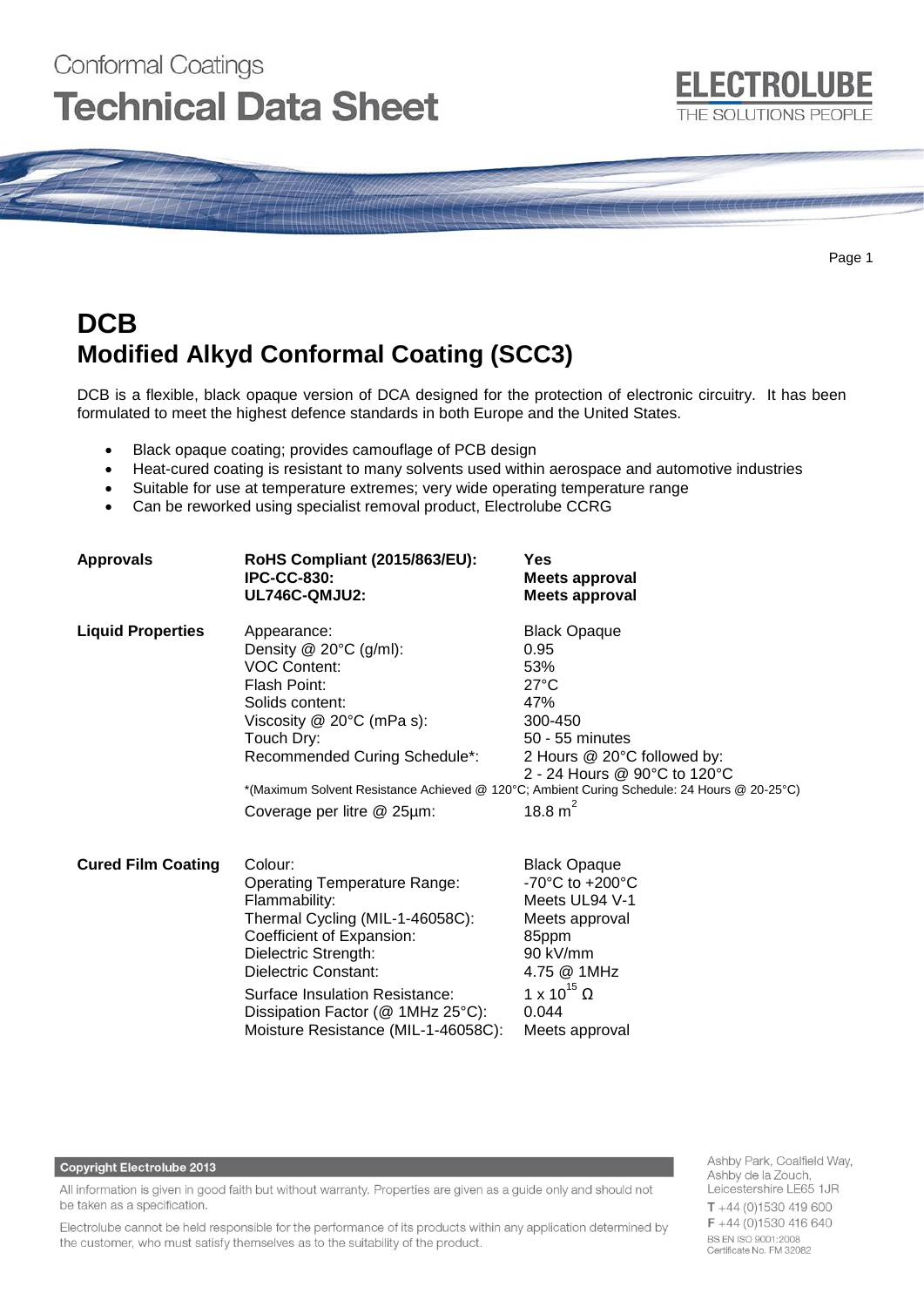

#### Page 2

**ELECTROLUBE** 

| <b>Description</b>                | <b>Packing</b> | <b>Order Code</b>   | <b>Shelf Life</b> |
|-----------------------------------|----------------|---------------------|-------------------|
| <b>DCB Conformal Coating</b>      | 1 Litre Bulk   | DCB01L              | 48 Months         |
|                                   | 5 Litre Bulk   | DCB05L              | 48 Months         |
| <b>Conformal Coating Thinners</b> | 1 Litre        | DCT01L              | 36 Months         |
|                                   | 5 Litre Bulk   | DCT <sub>05</sub> L | 36 Months         |
| Conformal Coating Removal Gel     | 1 Litre Bulk   | CCRG01L             | 36 Months         |

# **Directions for Use**

DCB can be sprayed, dipped or brushed. The thickness of the coating depends on the method of application (typically 25-75 microns). Temperatures of less than 16°C or relative humidity in excess of 75% are unsuitable for the application of DCB. As is the case for all solvent based conformal coatings, adequate extraction should be used (refer to MSDS for further information).

Substrates should be thoroughly cleaned before coating. This is required to ensure that satisfactory adhesion to the substrate is achieved. Also, all flux residues must be removed as they may become corrosive if left on the PCB. Electrolube manufacture a range of cleaning products using both hydrocarbon solvent and aqueous technology. Electrolube cleaning products produce results within Military specification.

# **Spraying – Bulk**

DCB needs to be diluted with the appropriate thinners (DCT) before spraying. In addition, DCB should be stirred thoroughly allowing for air bubbles to disperse before application. The optimum viscosity to give coating quality and thickness depends on the spray equipment and conditions, but normally a dilution ratio of around 1:1 (DCB:DCT) is required. Suitable spray viscosity is typically 50-80mPa s.

DCB is suitable both for use in manual spray guns and selective coating equipment. The selected nozzle should enable a suitable even spray to be applied in addition to suiting the prevailing viscosity. The normal spray gun pressure required is 274 to 413 kPa (40 – 60 lbs/sq.inch). After spraying, the boards should be placed in an aircirculating drying cabinet following the curing schedule highlighted on page 4.

#### **Copyright Electrolube 2013**

All information is given in good faith but without warranty. Properties are given as a guide only and should not be taken as a specification.

Electrolube cannot be held responsible for the performance of its products within any application determined by the customer, who must satisfy themselves as to the suitability of the product.

Ashby Park, Coalfield Way, Ashby de la Zouch, Leicestershire LE65 1JR  $T + 44$  (0)1530 419 600 F +44 (0)1530 416 640 BS EN ISO 9001:2008 Certificate No. FM 32082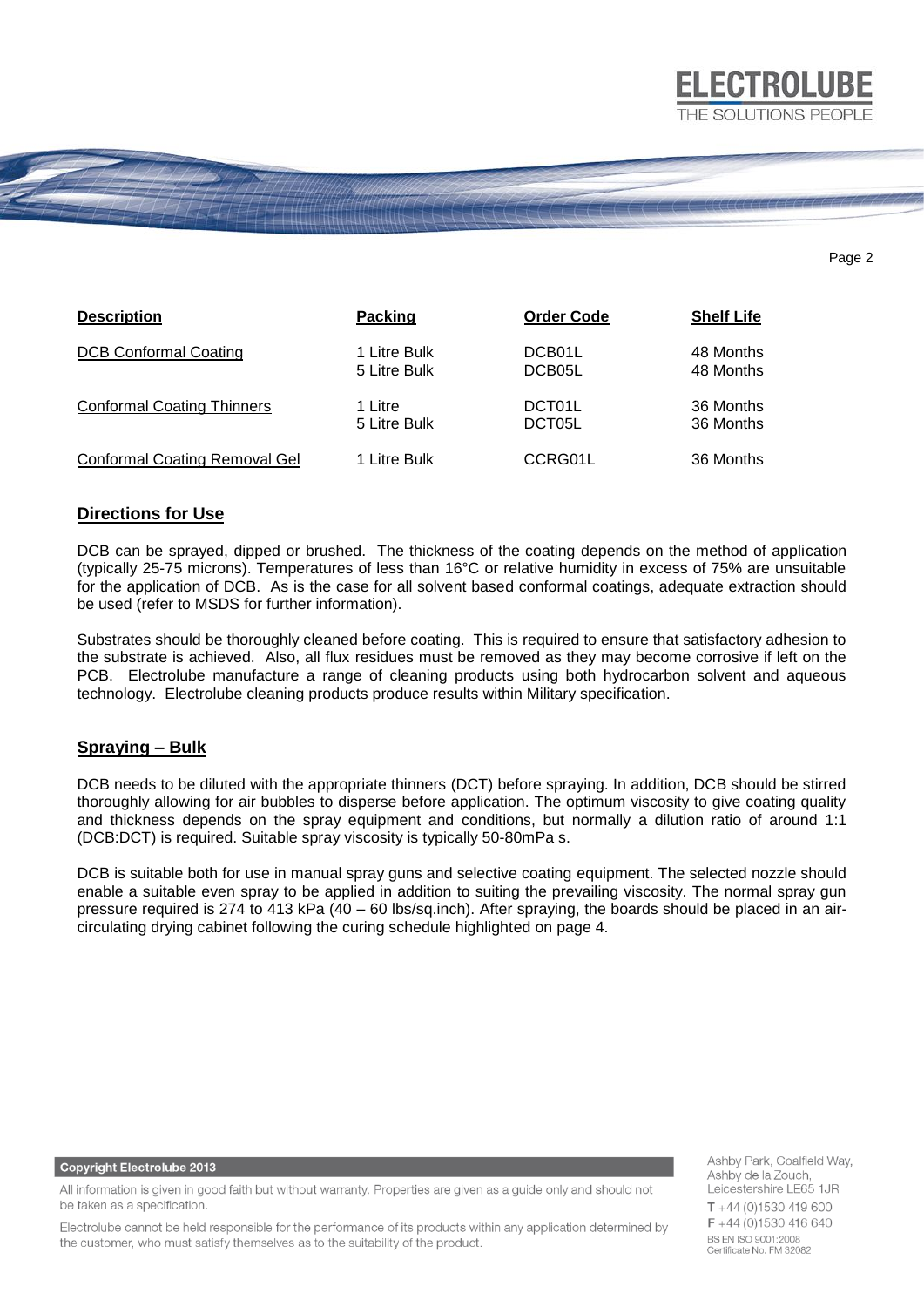

Page 3



## **Dip Coating**

Ensure that the coating material in the container has been stirred thoroughly and has been allowed to stand for at least 2 hours for all the air bubbles to disperse. Conformal Coating Thinners (DCT) should be used to keep the DCB coating at a suitable viscosity for dipping (180 – 250mPa s  $\ddot{\textcirc}$  20°C). DCT is added periodically as the solvent evaporates. The viscosity should be checked using a viscosity meter or "flow cup". The board assemblies should be immersed in the DCB dipping tank in the vertical position, or at an angle as close to the vertical as possible. Connectors should not be immersed in the liquid unless they are very carefully masked. Electrolube Peelable Coating Masks (PCM/PCS) is ideal for this application. Leave submerged for approximately 10 seconds until the air bubbles have dispersed. The board or boards should then be withdrawn slowly (1 to 2 s/mm) so that an even film covers the surface. After withdrawing, the boards should be left to drain over the tank or drip tray until the majority of residual coating has left the surface.

#### **Copyright Electrolube 2013**

All information is given in good faith but without warranty. Properties are given as a guide only and should not be taken as a specification.

Electrolube cannot be held responsible for the performance of its products within any application determined by the customer, who must satisfy themselves as to the suitability of the product.

Ashby Park, Coalfield Way, Ashby de la Zouch, Leicestershire LE65 1JR  $T + 44(0)1530419600$ F +44 (0)1530 416 640 **BS EN ISO 9001:2008** Certificate No. FM 32082